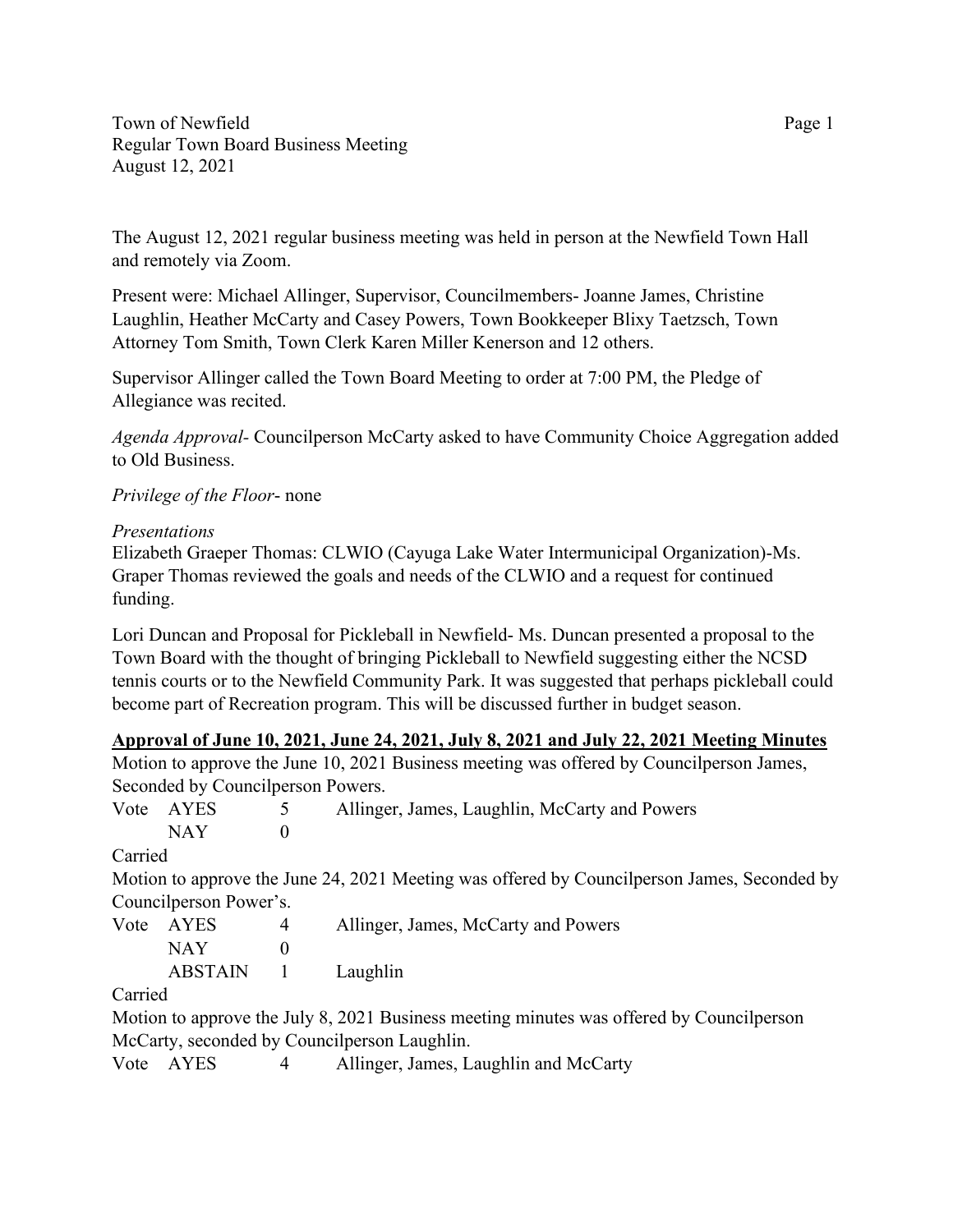Town of Newfield Page 2 Regular Town Board Business Meeting August 12, 2021

NAY 0 ABSTAIN 1 Powers Carried

Motion to approve the July 27, 2021 Meeting was offered by Councilperson Laughlin, seconded by Councilperson McCarty.

|         | Vote AYES | $5\overline{)}$ | Allinger, James, Laughlin, McCarty and Powers |  |  |  |
|---------|-----------|-----------------|-----------------------------------------------|--|--|--|
|         | NAY.      |                 |                                               |  |  |  |
| Carried |           |                 |                                               |  |  |  |

## **Approval of Audit and Claims of Abstract 8 Vouchers**

Councilperson McCarty. The Board authorized the payments of the following amounts:

| General and Lighting District Vouchers 204-236 | \$26,256.57 |
|------------------------------------------------|-------------|
| Highway Fund Vouchers 127-152                  | \$79,083.13 |
| Recreation Fund Vouchers 14-16                 | \$462.06    |
| Sewer Fund Vouchers 44-50                      | \$7,352.26  |
| Water District 1 Fund Vouchers 38-78           | \$2,198.32  |
| Water District 2 Fund Vouchers 52-56           | \$950.53    |
| Trust & Agency Vouchers 23-23                  | \$4,751.88  |

Vouchers were audited by Councilpersons James, Laughlin and McCarty.

Vote AYES 5 Allinger, James, Laughlin, McCarty and Powers  $NAY$  0

Carried

## **Reports**

*Highway Department-* Highway Superintendent Kevin Berggren was on vacation. *Water/Sewer Department*- Water Supervisor Berggren was on vacation. *Recreation-* Recreation Supervisor Austin Kuczek reported summer camp had ended and was now in the process of finishing up administrative items. Austin stated the Town Park ribbon cutting will be scheduled in September. There will be a Chicken BBQ fund raiser on August 28<sup>th</sup> with thanks to Rob Jordan from the Covered Bridge Market for arranging donations for the event. Austin requested help from the Town Board regarding information about the parks formation to be put onto a vinal sign for the ribbon cutting. A 3v3 basketball tournament is being planned for either the  $28<sup>th</sup>$  or the day of the ribbon cutting. Austin commented that in 2020 NCS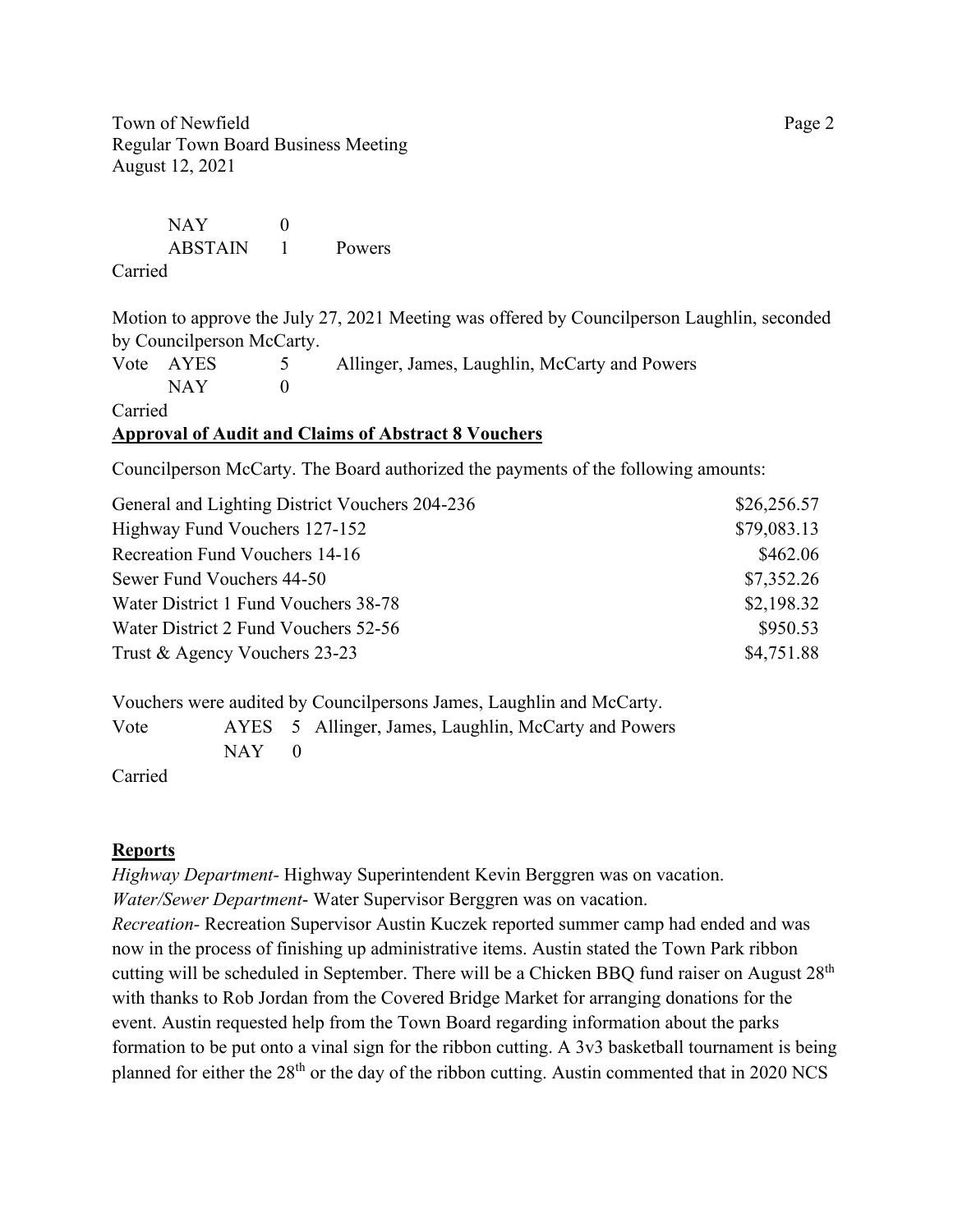Town of Newfield Page 3 Regular Town Board Business Meeting August 12, 2021

had requested use the Van Kirk Road Athletic fields for games, the school will confirm if this request is still warranted. Fall programming- soccer is set to return to IYB league this year. Signups are planned to begin soon. Interest has been shown for Cheerleading, a conditional statement for the cheer program will be drafted for approval.

*Code Enforcement*- Code Enforcement Officer Alan Teeter reported 7 Building Permits issued in Julyincluded-3 mobile home permits, 2 reroof, 1 cell tower, and 1 renovation. Mr. Teeter reported he received a mold complaint. Mr. Teeter also reported the Burdge Hill solar project was ready for close out.

*Planning Board*- Leo Tidd reported the edits for the solar law are being completed, and that a job description for an intern for the Newfield Hamlet Rehabilitation is being drafted. Mr. Tidd confirmed TG Miller has been consulted for the striping on Main, Bridge and Shaffer Streets as suggested in the Cornell Design Connect project.

Tompkins County Legislature- Representative Dave McKenna reported the County is looking into purchasing more property for county buildings in Ithaca.

*Finance and Personnel*- Bookkeeper Blixy Taetzsch reported half of the ARPA funds have been received. Ms. Taetzsch noted that since we had received ARPA funding it is now time to begin how the Town might use it. She has prepared a summary of guidelines of Federal compliance requirements and has suggested a discussion regarding this at the August  $12<sup>th</sup>$  meeting.

Ms. Taetzsch stated she has begun preparing the 2022 budget document and has a tentative draft calendar in place for approval. Ms. Taetzsch report included that summer camp is now wrapped up and that the final paychecks have been issued to the staff, and that Rebecca Roe continues working for the Town Beautification Program.

*Climate Smart Communities*- Councilperson McCarty reported the Clean Heat program has 10 participants. Martha Gold will be filling the committee seat vacated by Heidi Erickson. Councilperson McCarty also noted the Energy Benchmarking information needs to be updated with required information.

*TCCOG*- Councilperson James reported that TCCOG there had been a meeting regarding Community Choice Aggregation plan.

*Supervisor's Report*- Supervisor Allinger reported there are 269 units underserved and not eligible for funding due to the remoteness. ST8 is creating a grant proposal to fund the suspended Fujitsu study. Supervisor Allinger reported on the waste water grant has been completed and submitted.

## **Action Items**

*Approval of NCSD 202/221 Tax Collection Agreement*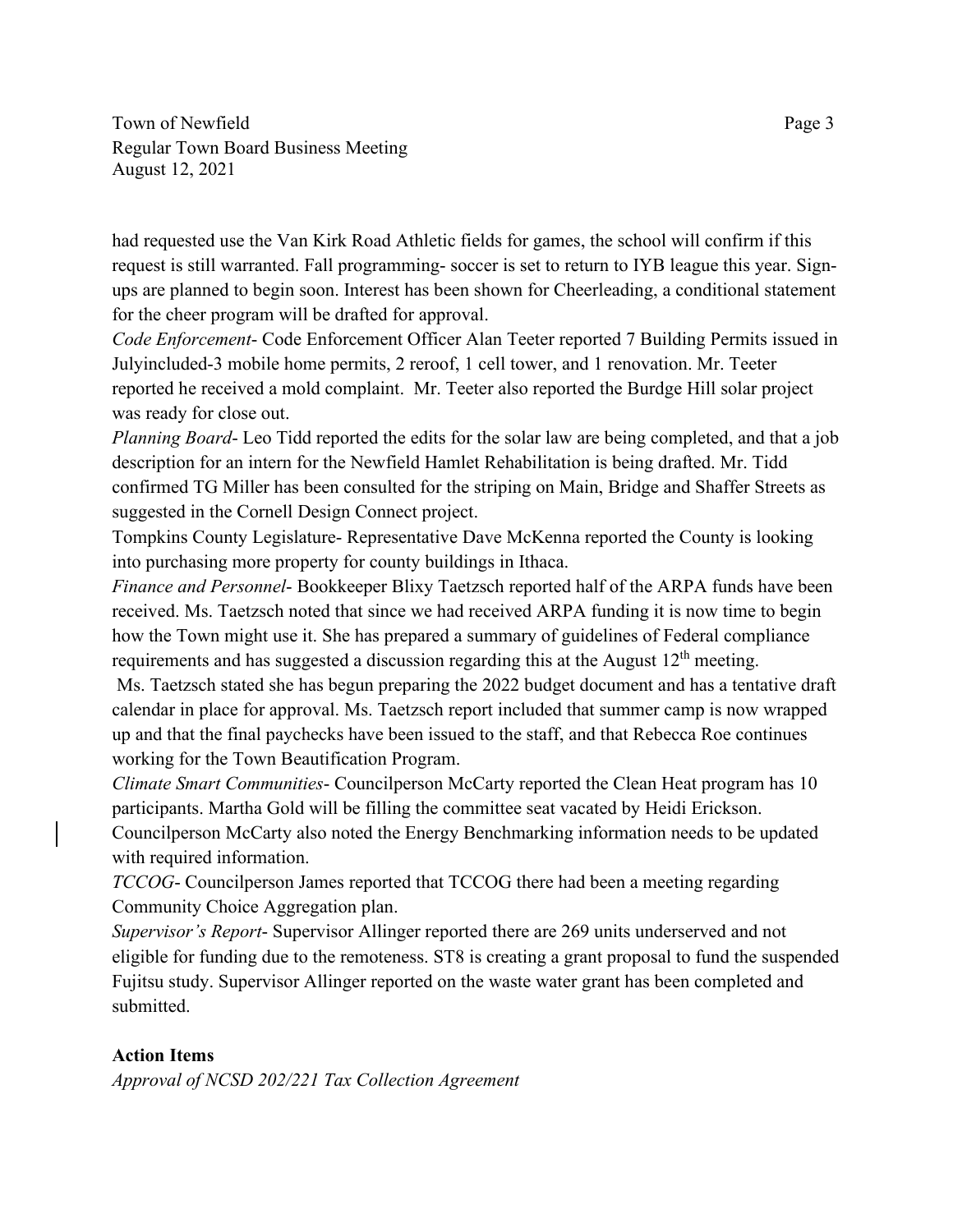Town of Newfield Page 4 Regular Town Board Business Meeting August 12, 2021

Motion was offered by Councilperson Powers to authorizing Supervisor Allinger to sign the NCSD 2021/2022 Tax Collection Agreement, seconded by Councilperson James.

Vote AYES 5 Allinger, James, Laughlin, McCarty and Powers  $NAY = 0$ 

Carried

*Seasonal Road Use on Connecticut Hill by the Elmira Snowmobiling Club* The Board agreed for the Supervisor to sign the Seasonal Use Agreement.

Approval of Local Law No. 3- 2022 – A Local Law Amending Local Law No. 1 of 2006 "Providing for the Administration and Enforcement of the New York State Uniform Fire Protection and Building Code", to add provisions for a local energy code. Motion to adopt Local Law No.  $3 - 2021$  was offered by Councilperson Powers, seconded by Councilperson James.

Discussion- Councilperson Laughlin stated she does not support the NY Stretch. Supervisor Allinger stated after much thought and research he felt it is a step to mitigate a problem not being well handled presently. Councilpersons James, McCarty and Powers support the NY Stretch.

| Vote | <b>AYES</b> | Allinger, James, McCarty and Powers |
|------|-------------|-------------------------------------|
|      | NAY         | Laughlin                            |

Carried

# **Old Business**

*Discussion and determination of buffer distances pertaining to the new Solar Law* Planning board Chair Leo Tidd provided a visual presentation showing various setback distance examples. Edits were agreed upon and made.

*Community Choice Aggregation* – tabled until the August 26<sup>th</sup> meeting.

# **New Business**

*Begin Discussion on ARPA funding-*Bookkeeper Taetzsch reviewed guidelines for ARPA use and suggested discussion at the next work session.

*2022 Budget Calendar and Preliminary Budget Discussion-*Bookkeeper Taetzsch reported department heads and agencies have been sent budget request information for the 2022 Town of Newfield Budget. The preliminary budget will be presented prior to the September business